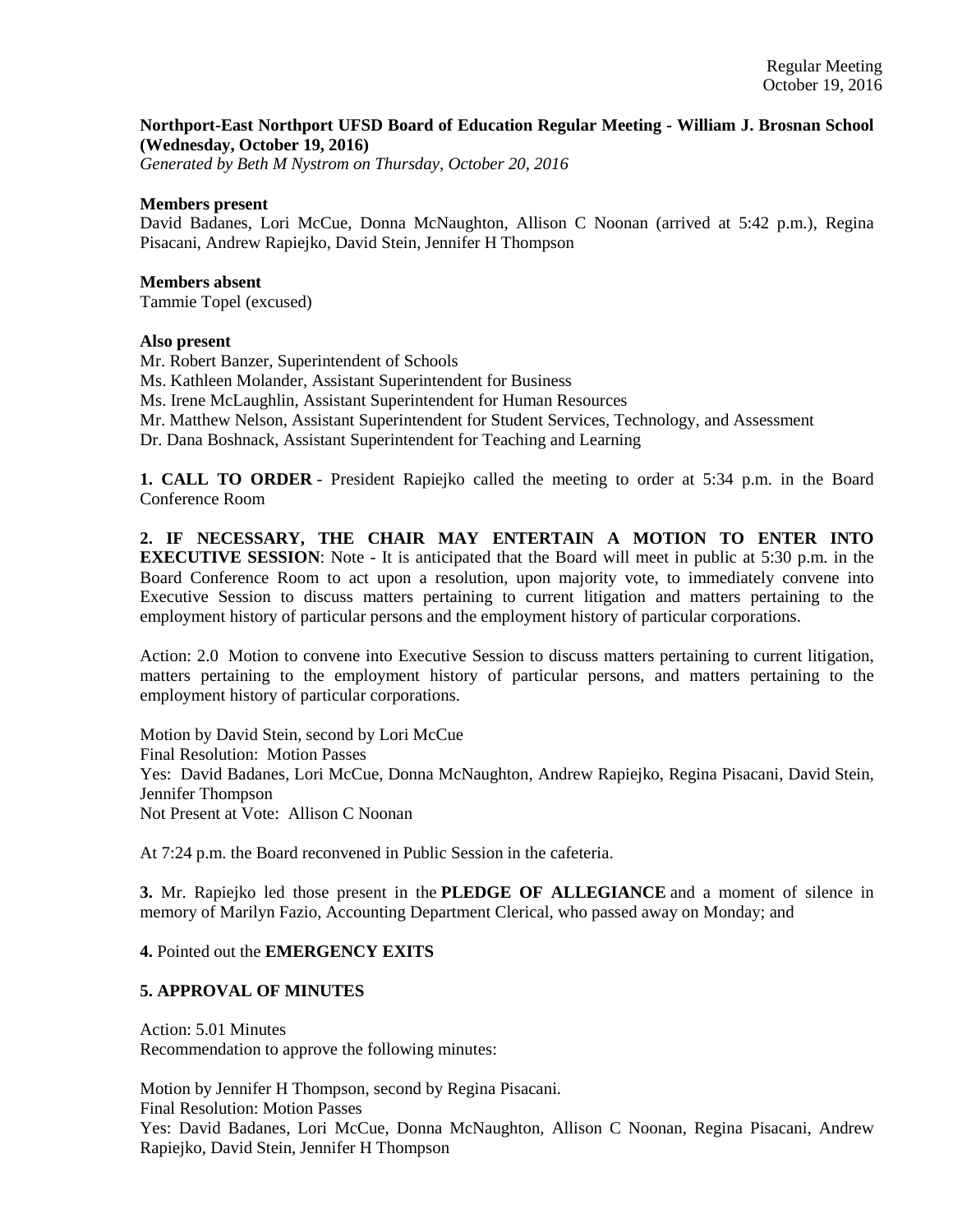# **6. STUDENT AND STAFF RECOGNITION/ANNOUNCEMENTS FROM THE SUPERINTENDENT OF SCHOOLS**

Presentations: 6.01 Accomplishments of Staff and Students

6.01.1 Ms. Jennifer Nesfield, District Chairperson for World Languages and ENL, introduced Nicholas Accovelli, World Languages Department Student of the Month.

Ms. Nesfield stated that Nicholas is part of a select group of students that has pursued the study of multiple languages and has excelled in both Italian and French and has repeatedly demonstrated his love and appreciation of foreign cultures. Nick has been described by his teachers as a stellar student who is unusually self-motivated and uniquely inquisitive about other cultures and civilizations. Ms. Nesfield stated that Nick works diligently both in and out of the classroom, consistently earning top grades in all of his language courses, as well as in AP English, Physics, College Pre-Calculus, and AP Politics. He is well spoken and challenges himself to find opportunities to speak in both French and Italian outside of the classroom. Last year Nick had the opportunity to travel to Italy with the high school and his teachers said that he always spoke in Italian while they were there. It was clear to the chaperones that Nick was proud to be able to represent the school and country. Given his love of languages, his cultural competence, his intrinsic motivation, and his ability to positively motivate his peers, it is no surprise that Nick was selected by the department to present the keynote address at the World Languages Honor Society Inductions.

Ms. Nesfield stated that it is evident that this remarkable young man has limitless potential. He loves learning for the sake of learning and has developed a level of self-awareness not often seen in students his age. The Department of World Languages, Northport High School, and the community are truly blessed to have such an outstanding student in the program.

President Rapiejko and Superintendent Banzer congratulated Nick on his fine accomplishments and presented him with a commendation from the Board.

6.01.2 Ms. Jennifer Nesfield, District Chairperson of World Languages and ENL, introduced Jonny Pavon, English Language Learner Student of the Month.

Ms. Nesfield stated that Jonny is a remarkable young man who has distinguished himself both personally and academically over the last two year. His strong work ethic and perseverance are qualities that have served him well since his arrival from Honduras not quite three years ago. As a new student in Kings Park High School, Jonny faced the daunting challenge of acclimating to a new country, a new school, and a new language. He then had to do it all over again when he moved to our district last fall. Jonny's ENL teachers noted that he came to school early and stayed late every day to work on his assignments and he approaches his study of English with enthusiasm and tenacity, so much so that he completed the ENL program within two years. Ms. Nesfield stated that although his English was still limited when he arrived in our district, he worked hard and tested at the Commanding level on the NYSESLAT exam this past May. In addition to his ENL classes, Jonny opted to take two science classes, Global History, Art and IB Spanish last year. This year he continued to pursue a challenging schedule that includes Common Core Algebra and Robotics. His compassionate nature and caring personality make him stand out amongst his peers. Jonny has not only improved his English language skills, but has also enriched the lives of his family, his fellow students, and many of his teachers during his time here. He is an excellent role model to his peers because he never hesitates to show kindheartedness to others or to challenge himself.

Ms. Nesfield stated that Jonny is a source of pride for his family, the English as a New Language Department, and Northport High School. He has a bright future ahead of him and will accomplish many wonderful things.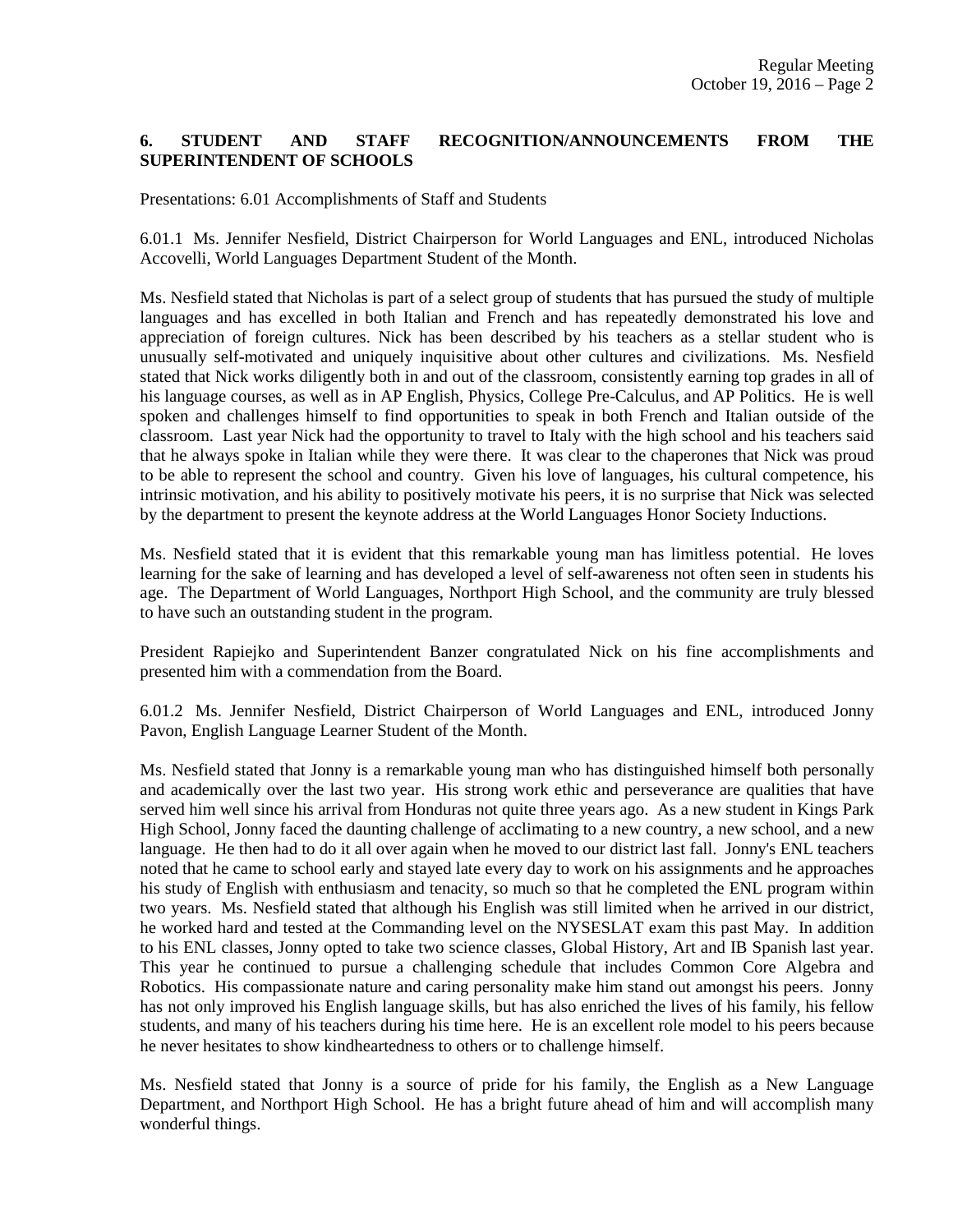Jonny was unable to attend the meeting so Ms. Nesfield accepted the commendation from the Board on his behalf.

Superintendent Banzer gave an update on the Drug and Alcohol Task Force stating that they received a grant to hire a project manager to carry out a lot of the work the task force is doing not just within the school but also the school-community partnership. Ms. McLaughlin has agreed to chair the hiring committee. Mr. Banzer stated that the task force presented a very focused and comprehensive action plan on what they hope to accomplish over the next few years.

Mr. Banzer stated that RAP (Recovery Awareness Prevention) week begins on October 24<sup>th</sup>. There will be many programs in the high school including guest speakers and opportunities for both middle school and elementary school students to learn about healthy choices and making good decisions. Mr. Banzer noted that Chief Ricca from the Northport Police Department reached out to the District looking to partner in a town hall meeting primarily for youth on November  $17<sup>th</sup>$  at the American Legion Hall at 7:00 p.m.

Mr. Banzer stated that a young man was saved at Herricks Middle School by the use of an AED and noted how close the ties are to this community and the Acompora family with having AEDs in schools.

Mr. Banzer stated that the administrative team surprised him at council meeting with t-shirts with the phrase "give attention", his theme this year from Superintendent's Conference Day.

6.01.3 Mr. Banzer stated that Governor Andrew Cuomo declared the week of October 24 - October 28, 2016 as School Board Recognition Week. The Governor declared this special week to commend school board members for their dedicated service to the children of New York State. The nine members of the Board received commendations from Western Suffolk BOCES and from the Northport-East Northport School District and PTA Council. Mr. Banzer thanked the Board on behalf of the students, staff and community for the time, attention and care that goes into every decision the Board makes.

Information: 6.02 For Information: Upcoming Meetings

President Rapiejko reviewed the upcoming meetings scheduled for November  $3<sup>rd</sup>$ , November  $17<sup>th</sup>$  and December 8<sup>th</sup>.

**7. COMMUNICATIONS** - Please Note: This is the opportunity for persons who had written letters to the Board to speak to the Board regarding the issues raised in their communications. Speakers are asked to keep their comments brief, and to speak for no longer than 5 minutes.

Discussion: 7.01 Communications to the Board

There were no communications to the Board requiring Board action.

**8. PUBLIC COMMENT/PARTICIPATIO**N - Please Note: Community members are invited to share their questions, comments, or concerns with the School Board. When speaking, citizens should state their name and address for the record and limit their presentation to 5 minutes. Where possible, the Board will answer factual questions immediately. A written response may be provided when information is not available. If a response would involve discussion of Board Policy or decisions which might be of interest to citizens not present at the meeting, the Board may place the item on a future meeting agenda.

There was no public comment/participation.

## **9. SPECIAL REPORTS**

## **10. SUPERINTENDENT'S REPORT, GENERAL - FOR BOARD ACTION**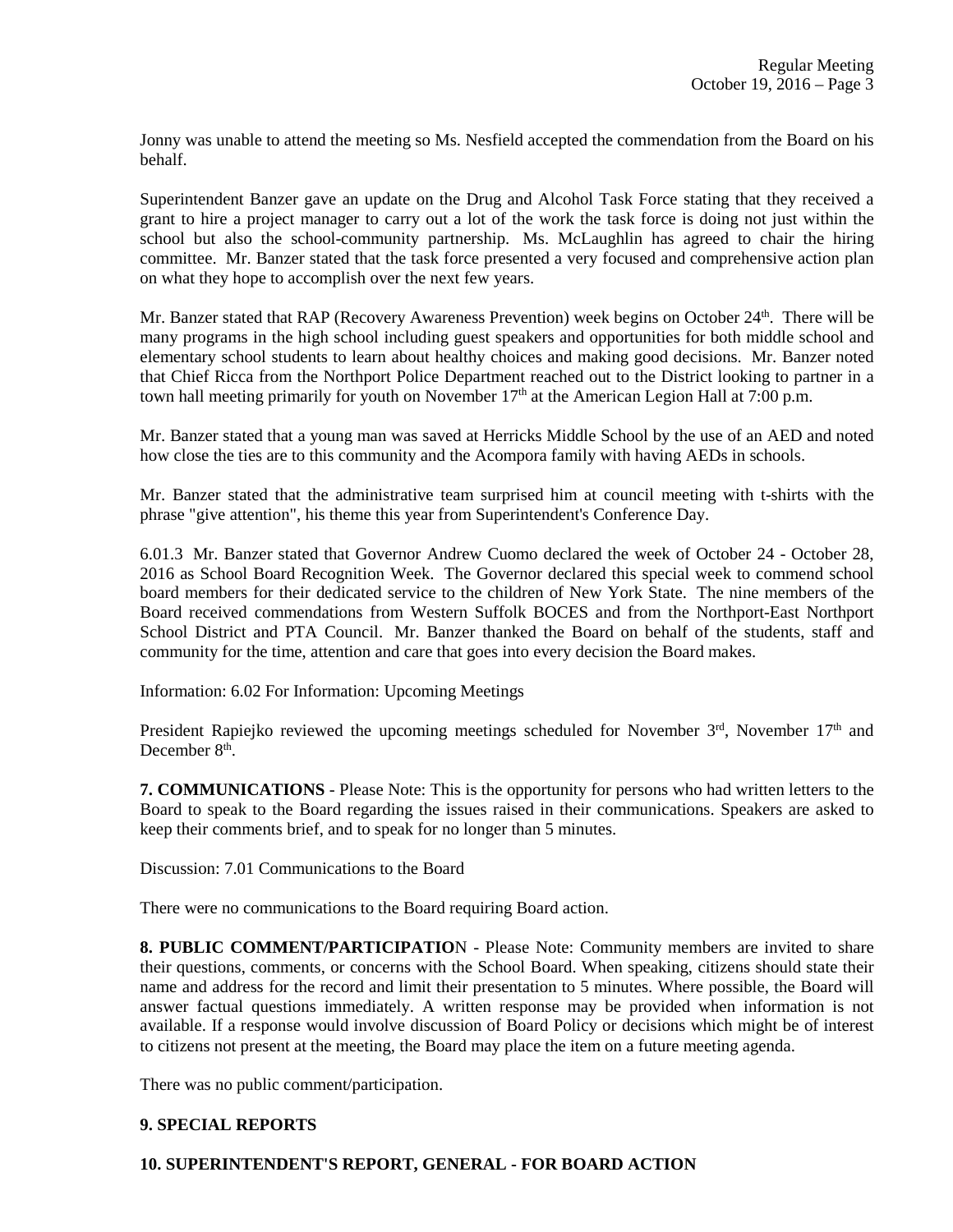Action: 10.01 Policies - First Read

Recommendation to receive for a first read the following policies:

- 10.01.1 Policy #1800 "Gifts from the Public" (replaces policy #3280 "Gifts/Donations to the District")
- 10.01.2 Policy #2250 "Board of Education Sub-Committees (Revisions to current policy)
- 10.01.3 Policy #5280 "Intramural and Interscholastic Athletics (Replaces policies 6145.1/6145.2 "Athletic Activities" and 6145.11 "Admission Fees Inter-Scholastic Activities")
- 10.01.4 Policy #6550 "Extracurricular Activity Fund" (Replaces policy #5252 "Student Activities Fund Management")
- 10.01.5 Policy #7810 "Retirement or Closing of Facilities (Replaces policy #3512 "Disposition of Excessed Facilities")

The Board discussed the policies and accepted them as a first read with requested revisions by Board Counsel.

Motion by Jennifer H Thompson, second by Regina Pisacani.

Final Resolution: Motion Passes

Yes: David Badanes, Lori McCue, Donna McNaughton, Allison C Noonan, Regina Pisacani, Andrew Rapiejko, David Stein, Jennifer H Thompson

## **11. SUPERINTENDENT'S REPORT, FINANCIAL - FOR BOARD ACTION**

Action: 11.01 Huntington UFSD

Recommendation to approve a Special Education Services Contract between the Board of Education of the Northport-East Northport Union Free School District and the Board of Education of the Huntington Union Free School District

Motion by Lori McCue, second by Donna McNaughton.

Final Resolution: Motion Passes

Yes: David Badanes, Lori McCue, Donna McNaughton, Allison C Noonan, Regina Pisacani, Andrew Rapiejko, David Stein, Jennifer H Thompson

Action: 11.02 DLG Music Inc

Recommendation to approve a Supplementary Education Services Agreement between the Northport-East Northport Union Free School District and DLG Music Inc for Piano Accompanist for Winter and Spring rehearsals and concerts in the amount of \$460 (DAS)

Motion by Lori McCue, second by Donna McNaughton.

Final Resolution: Motion Passes

Yes: David Badanes, Lori McCue, Donna McNaughton, Allison C Noonan, Regina Pisacani, Andrew Rapiejko, David Stein, Jennifer H Thompson

Action: 11.03 Mr. Michel Nadeau

Recommendation to approve a Supplementary Education Services Agreement between the Northport-East Northport Union Free School District and Mr. Michel Nadeau for Professional Development on band methods in the amount of \$500 (Fine & Performing Arts)

Motion by Lori McCue, second by Donna McNaughton.

Final Resolution: Motion Passes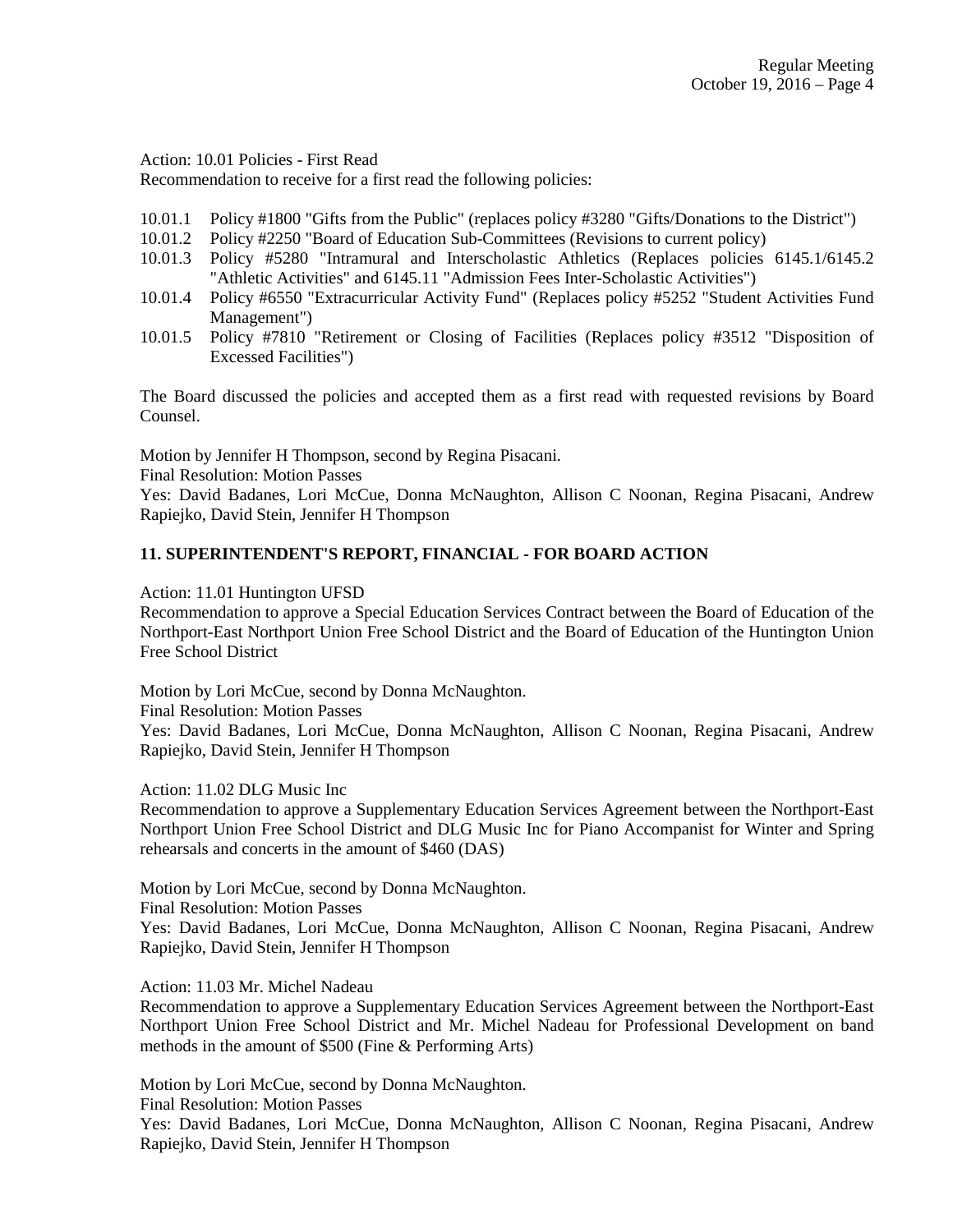Action: 11.04 Vanderbilt Mansion/Museum/Planetarium

Recommendation to approve a Contract between the Northport-East Northport Union Free School District and Vanderbilt Mansion/Museum/Planetarium (FAS)

Motion by Lori McCue, second by Donna McNaughton.

Final Resolution: Motion Passes

Yes: David Badanes, Lori McCue, Donna McNaughton, Allison C Noonan, Regina Pisacani, Andrew Rapiejko, David Stein, Jennifer H Thompson

Action: 11.05 Toby Walker

Recommendation to approve a Supplementary Education Services Agreement between the Northport-East Northport Union Free School District and Toby Walker in the amount of \$850 for a performance at East Northport Middle School

Motion by Lori McCue, second by Donna McNaughton. Final Resolution: Motion Passes

Yes: David Badanes, Lori McCue, Donna McNaughton, Allison C Noonan, Regina Pisacani, Andrew Rapiejko, David Stein, Jennifer H Thompson

Action: 11.06 Ted Strickroth/Wilderness Museum

Recommendation to approve a Supplementary Education Services Agreement between the Northport-East Northport Union Free School District and Ted Strickroth/Wilderness Museum in the amount of \$400 for an in-house field trip Natural History Presentation (NAS)

Motion by Lori McCue, second by Donna McNaughton. Final Resolution: Motion Passes Yes: David Badanes, Lori McCue, Donna McNaughton, Allison C Noonan, Regina Pisacani, Andrew Rapiejko, David Stein, Jennifer H Thompson

Action: 11.07 Norwood Avenue Elementary School Field Trip Donation Recommendation to approve the following resolution:

"BE IT RESOLVED, that the Board of Education hereby gratefully accepts a donation of \$680 from Northport-East Northport residents whose names are more fully set forth in the attached document, for the purposes of the Norwood Avenue Elementary School Queens Hall of Science field trip and increase the 2016-2017 budget code A2110.4010.00.2901 by \$680 for this purpose.

BE IT RESOLVED, that the Board of Education hereby approves an increase in the revenue code A2705 of the 2016-2017 budget by \$680 with the understanding that this increase in revenue is the result of donations from Northport-East Northport residents"

Motion by Lori McCue, second by Donna McNaughton. Final Resolution: Motion Passes Yes: David Badanes, Lori McCue, Donna McNaughton, Allison C Noonan, Regina Pisacani, Andrew Rapiejko, David Stein, Jennifer H Thompson

Action: 11.08 Urban Studies Field Trip Transportation Donation Recommendation to approve the following resolution:

 "BE IT RESOLVED, that the Board of Education hereby gratefully accepts a donation of \$1,311 from Northport-East Northport residents whose names are more fully set forth in the attached document, for the purposes of covering the cost of transportation for the Northport High School Urban Studies Class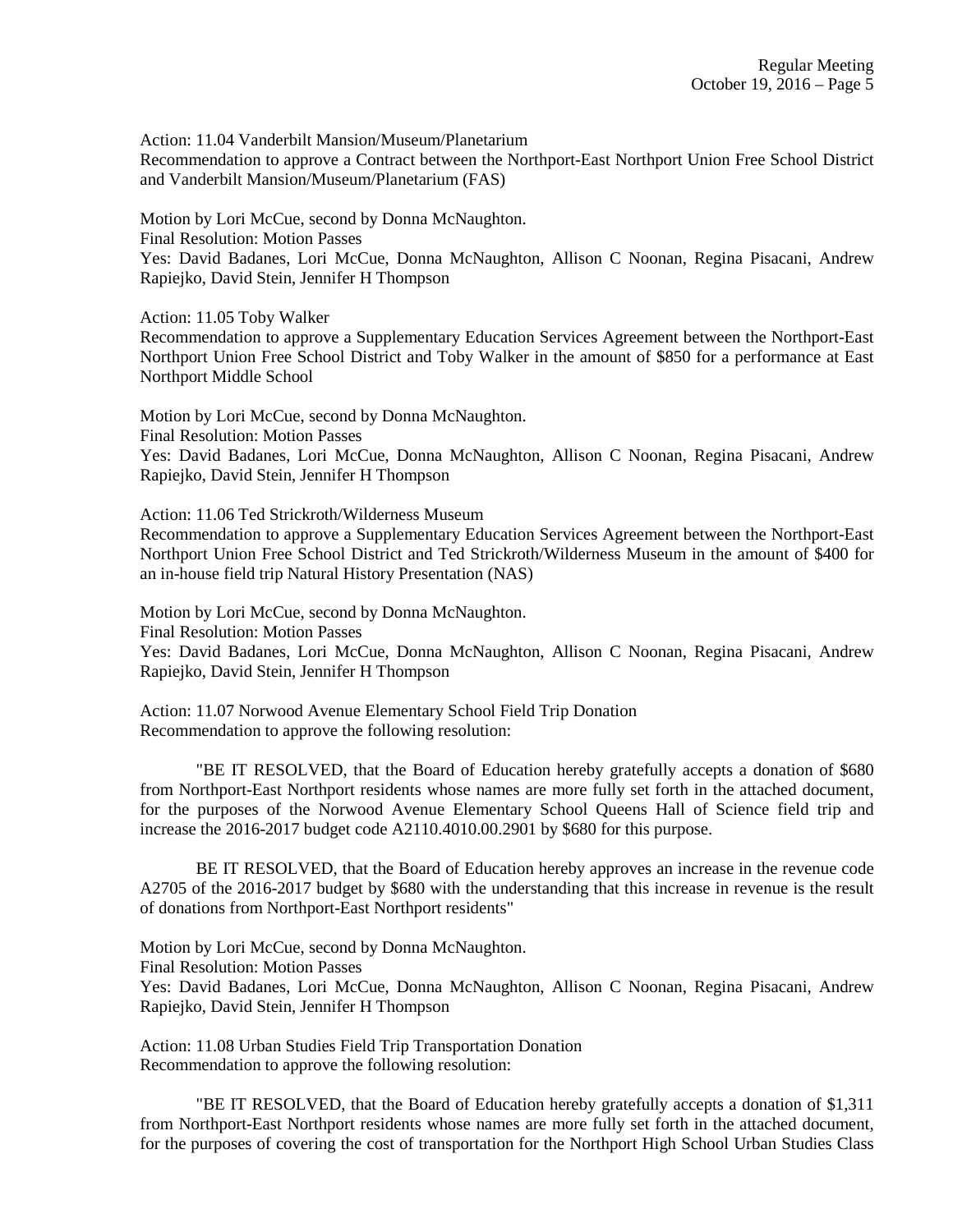field trips on September 29, 2016 and October 5, 2016 and increase the 2016-2017 budget code A2110.4161.30.2903 by \$1,311 for this purpose.

BE IT RESOLVED, that the Board of Education hereby approves an increase in the revenue code A2705 of the 2016-2017 budget by \$1,311 with the understanding that this increase in revenue is the result of donations from Northport-East Northport residents."

Motion by Lori McCue, second by Donna McNaughton.

Final Resolution: Motion Passes

Yes: David Badanes, Lori McCue, Donna McNaughton, Allison C Noonan, Regina Pisacani, Andrew Rapiejko, David Stein, Jennifer H Thompson

Action: 11.09 Stop & Shop A+ School Rewards - Pulaski Road School Recommendation to approve the following resolution:

"RESOLVED, that the Board of Education accept the donation of \$454.77 toward the purchase of classroom supplies for Pulaski Road School and increase the 2016-2017 budget code A2110.5030.16.0200 by \$454.77 for this purpose.

RESOLVED, that the Board of Education hereby approves an increase in the revenue code A2705 of the 2016-2017 budget by \$454.77 with the understanding that this increase in revenue is the result of the Pulaski Road School participation in the Stop and Shop a+ Rewards Program"

Motion by Lori McCue, second by Donna McNaughton.

Final Resolution: Motion Passes

Yes: David Badanes, Lori McCue, Donna McNaughton, Allison C Noonan, Regina Pisacani, Andrew Rapiejko, David Stein, Jennifer H Thompson

Action: 11.10 Target Take Charge of Education - Pulaski Road School Recommendation to approve the following resolution:

"RESOLVED, that the Board of Education accept the donation of \$668.31 toward the purchase of classroom supplies for Pulaski Road School and increase the 2016-2017 budget code A2110.5030.16.0200 by \$668.31 for this purpose.

RESOLVED, that the Board of Education hereby approves an increase in the revenue code A2705 of the 2016-2017 budget by \$668.31 with the understanding that this increase in revenue is the result of the Pulaski Road School participation in Target Take Charge of Education Program."

Motion by Lori McCue, second by Donna McNaughton.

Final Resolution: Motion Passes

Yes: David Badanes, Lori McCue, Donna McNaughton, Allison C Noonan, Regina Pisacani, Andrew Rapiejko, David Stein, Jennifer H Thompson

Action: 11.11 John A Grillo, Architect, P.C.

Recommendation to approve an Agreement between the Northport-East Northport Union Free School District and John A. Grillo, Architect, P.C. for the 2016 Proposed Bond Referendum

Motion by Lori McCue, second by Donna McNaughton.

Final Resolution: Motion Passes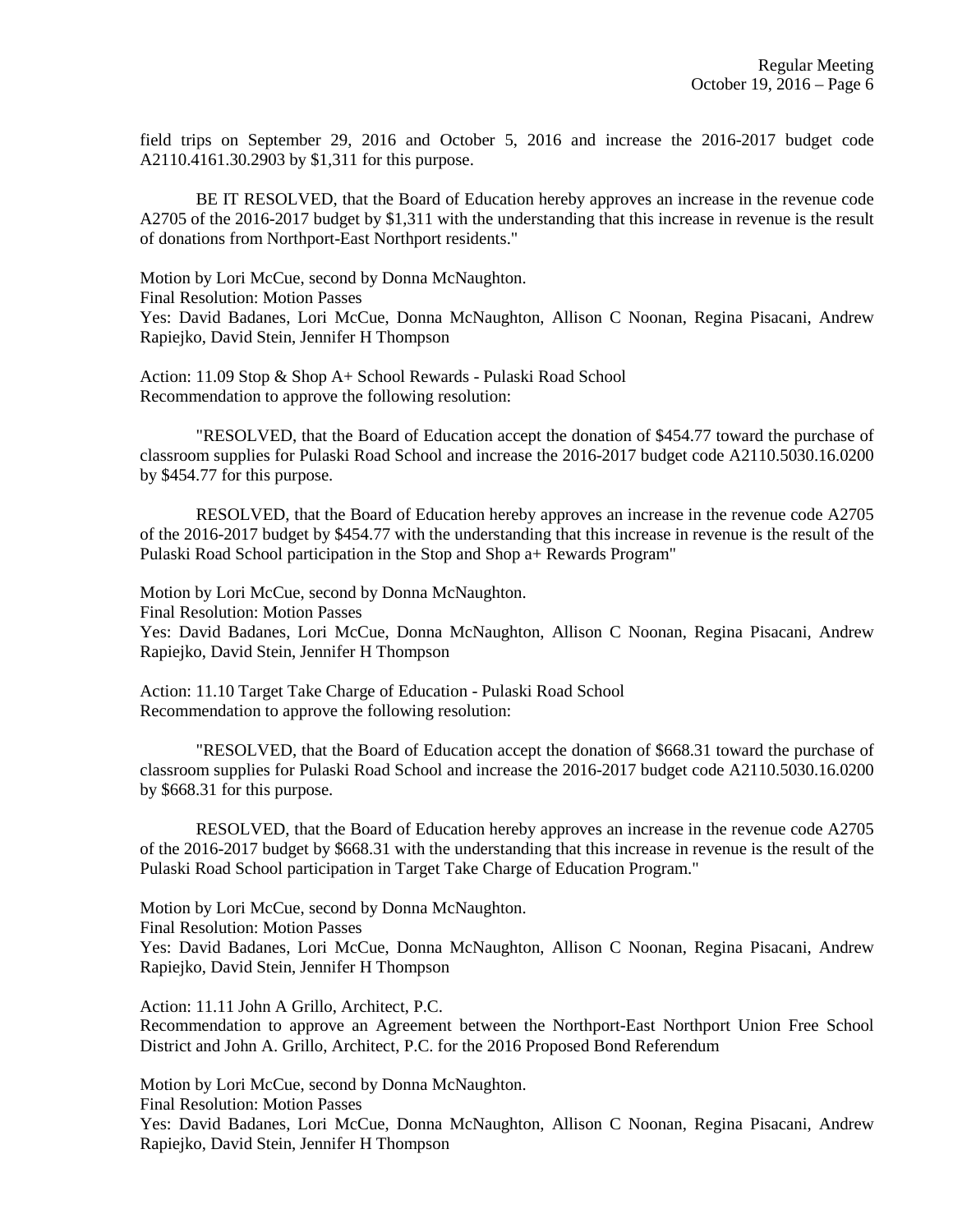Action: 11.12 George Wurzer

Recommendation to approve a 2016-2017 Agreement between the Northport-East Northport Union Free School District and George Wurzer for behavioral consultations and related services (Spec. Ed.)

Motion by Lori McCue, second by Donna McNaughton.

Final Resolution: Motion Passes

Yes: David Badanes, Lori McCue, Donna McNaughton, Allison C Noonan, Regina Pisacani, Andrew Rapiejko, David Stein, Jennifer H Thompson

Action: 11.13 Donations

Recommendation to receive the following donations:

- 11.13.1 \$1,142.00 from the East Northport Middle School Clash of Classes Fundraiser to the Leslie Spanko Memorial Scholarship
- 11.13.2 \$50.00 from Diane and Russell Lipari to the Leslie Spanko Memorial Scholarship
- 11.13.3 \$50.00 from Rebecca Galway to the Leslie Spanko Memorial Scholarship

Motion by Lori McCue, second by Donna McNaughton.

Final Resolution: Motion Passes

Yes: David Badanes, Lori McCue, Donna McNaughton, Allison C Noonan, Regina Pisacani, Andrew Rapiejko, David Stein, Jennifer H Thompson

Action 11.14 Appointment of External Auditor Recommendation to sever item 11.14

Motion by Allison C Noonan, second by Regina Pisacani.

Motion Passes

Yes: David Badanes, Lori McCue, Donna McNaughton, Allison C Noonan, Regina Pisacani, Andrew Rapiejko, David Stein, Jennifer H Thompson

Action: 11.14 Appointment of External Auditor

Recommendation to appoint Cullen & Danowski, LLP as the External Auditors for the 2016-2017 fiscal year, with an option to renew for the 2017-2018, 2018-2019 and 2019-2020 fiscal years

There was a discussion on the option to renew the appointment and if the Board was permitted to put out an RFP if they decided not to reappoint. Ms. Molander stated that it is at the Board's purview whether or not to renew the appointment and they are permitted to put out an RFP.

Motion by Lori McCue, second by Jennifer H Thompson. Final Resolution: Motion Passes Yes: David Badanes, Lori McCue, Donna McNaughton, Andrew Rapiejko, David Stein, Jennifer H Thompson No: Allison C Noonan, Regina Pisacani

Action: 11.15 Laurence J. Glenz

Recommendation to approve a Supplementary Education Services Agreement between the Northport-East Northport Union Free School District and Laurence J. Glenz (Larry Glenz) in the amount of \$700 for two RAP week presentations (SSS)

Motion by Lori McCue, second by Donna McNaughton. Final Resolution: Motion Passes